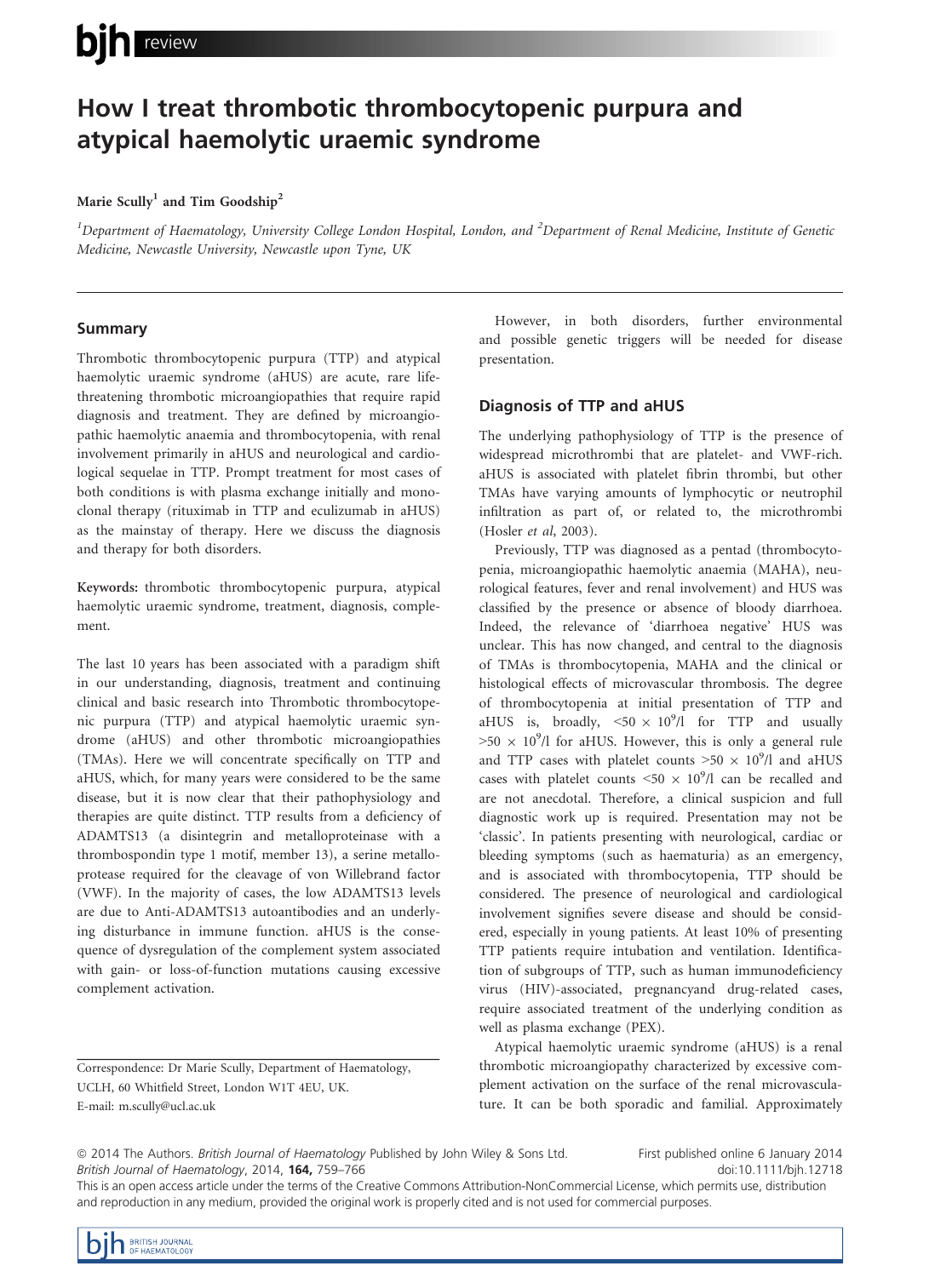60% of individuals affected by aHUS also have an inherited and/or acquired abnormality affecting components of the complement pathway. These include mutations of genes encoding both complement regulators (factor H, factor I, CD46 and thrombomodulin) and complement activators (C3 and factor B) (Kavanagh & Goodship, 2011). In the United Kingdom, criteria for the diagnosis of aHUS have been established by the aHUS Rare Disease Group (RDG) (http://rarerenal.org). The criteria agreed for the diagnosis of aHUS are shown in Table I. When a patient presents with clinical features compatible with a diagnosis of aHUS, all other causes of a renal thrombotic microangiopathy are excluded with the investigations listed in Table II. Blood samples to be sent for measurement ofcomplement levels (C3, C4, factor H and factor I), mutation screening (CFH, CFI, CD46, C3, CFB, THBD and DGKE) and detection of factor H autoantibodies should be undertaken.

Presentation of thrombocytopenia, MAHA and acute anuric/oliguric renal failure requiring dialysis, with no obvious underlying precipitant, would be in keeping with aHUS and requires urgent PEX. The caveat to this is late onset congenital TTP, which has previously been undiagnosed, but may present with renal failure as a result of recurrent, probably sub-acute TTP episodes. Therefore, an ADAMTS13 activity measurement is required, and a sample taken pre-PEX for exclusion (Fig 1).

The presence of diarrhoea may not always help differentiate these conditions and further investigations to exclude verotoxin, include stool culture, serology and/or polymerase chain reaction.

The importance of diagnosis and prompt treatment, specifically with PEX in the first instance, is to help preserve

Table I. aHUS diagnostic criteria.

| Exclusion                                                                     |
|-------------------------------------------------------------------------------|
| Shiga toxin-associated HUS                                                    |
| Secondary causes                                                              |
| Drugs                                                                         |
| Infection (HIV, Streptococcus pneumonia)                                      |
| Transplantation (bone marrow, liver, lung, cardiac but not de-<br>novo renal) |
| Cobalamin deficiency                                                          |
| Systemic lupus erythematosus                                                  |
| Antiphospholipid syndrome                                                     |
| Syndrome                                                                      |
| Scleroderma                                                                   |
| ADAMTS13 antibodies or deficiency                                             |
| Inclusion                                                                     |
| Renal biopsy showing a TMA                                                    |
| And/or                                                                        |
| The classic triad of microangiopathic haemolytic anaemia,                     |
| thrombocytopenia, renal failure                                               |

<sup>(</sup>a)HUS, (atypical) haemaolytic uraemic syndrome; HIV, human immunodeficiency virus; ADAMTS13, a disintegrin and metalloproteinase with a thrombospondin type 1 motif, member 13; TMA, thrombotic microangiopathy.

| <b>TTP</b>            | ADAMTS13 activity                         |
|-----------------------|-------------------------------------------|
| <b>STEC HUS</b>       | Stool culture                             |
|                       | <i>E. coli</i> endotoxin antibodies (IgM) |
| APL Antibody syndrome | APL antibody                              |
| <b>SLE</b>            | <b>D</b> sDNA                             |
| <b>HIV</b>            | HIV test                                  |
| Scleroderma           | <b>ANA</b>                                |
|                       | Anticentromere antibodies                 |
|                       | $Anti-ACL-70$                             |
| Cobalamin C disease   | Plasma homocysteine levels                |
|                       | Plasma and urine methylmalonic            |
|                       | acid levels                               |
|                       |                                           |

TTP, thrombotic thrombocytopenic purpura; ADAMTS13, a disintegrin and metalloproteinase with a thrombospondin type 1 motif, member 13; STEC-HUS, Shiga-like toxin-producing E. coli haemaolytic uraemic syndrome; APL, Antiphospholipid; SLE, Systemic lupus erythematosus; HIV, human immunodeficiency virus; ANA, antinuclear antibodies; ACL, anti-cardiolipin antibody.

renal function in aHUS and in TTP and increase platelet counts by delivering high volumes of ADAMTS13 present in plasma, preventing organ sequelae.

Mortality in acute TTP remains at 10–20% and is up to 25% for aHUS, dependent on the mutational trigger. Therefore, on consideration of these conditions, swift referral and therapy must be instituted.

# The role of ADAMTS13 measurement in TMAs

There remains considerable debate on the role of ADAM-TS13 measurements in TTP. These are fuelled by the lack of reproducibility between the various assays using VWF multimers or collagen binding, which provide an indirect measure of ADAMTS13 (Studt et al, 2003). They could identify very low ADAMTS13 levels but their reproducibility was poor, with very high intra-assay coefficients. More recently, fluorescence resonance energy transfer (FRETS) assay has become the main methodology of choice for many institutions undertaking ADAMTS13 assays, but other assay methods are used, such as mass spectrometry and enzyme-linked immunosorbent assay, e.g., technozyme (Technoclone, Vienna, Austria) (Tripodi et al, 2004; Peyvandi et al, 2010).

Atypical HUS, and other TMAs by definition, will not have low (<10%) ADAMTS13 activity or the presence of significant Anti-ADAMTS13 immunoglobulin G (IgG) autoantibodies. In contrast, idiopathic TTP will have low ADAMTS13 activity (<10%) and, in the majority of cases (excluding congenital TTP), antibody can be detected. It has been suggested that there are cases of normal ADAMTS13 activity in TTP, but in our experience, these have turned out to be other diagnosis such as aHUS, mainly associated with CD46 mutations. Assuming a sample has been taken pre-PEX, a mid range/normal ADAMTS13 is not consistent with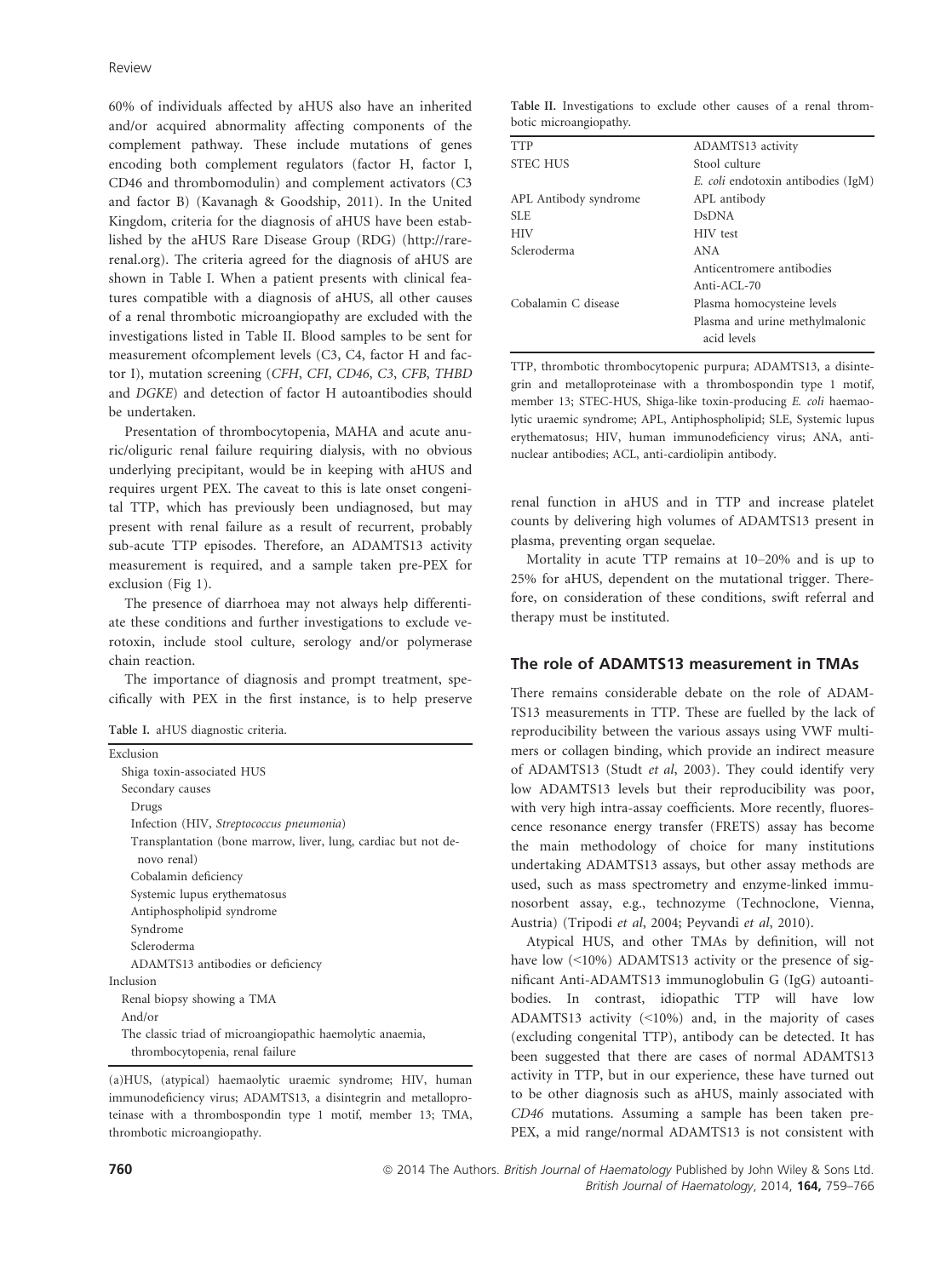

Fig 1. Summary in the diagnosis and treatment of TTP and aHUS. TTP, thrombotic thrombocytopenic purpura; (a)HUS (atypical) haemaolytic uraemic syndrome; STES-HUS, Shiga-like toxin-producing E. coli haemaolytic uraemic syndrome; TMA, thrombotic microangiopathy; PEX, plasma exchange; ADAMTS13, a disintegrin and metalloproteinase with a thrombospondin type 1 motif, member 13; IgG, immunoglobulin G.

TTP. The only subgroup of TTP with ADAMTS13 activity that is not low (<10%) is pancreatitis-associated TTP (McDonald et al, 2009).

Atypical haemolytic uraemic syndrome may have a normal ADAMTS13 at presentation or it can be reduced, usually to about 30–40%. Similar results can be seen in other TMAs, such as malignant hypertension, scleroderma, autoimmunemediated TMA and transplant-associated TMA. The reason some secondary cases have a normal ADAMTS13 at presentation and some are reduced is unclear. It may be because of the raised VWF/thrombin levels, which result in consumption of ADAMTS13, but this does not explain the full picture.

# Differentiating TTP from aHUS

It has been suggested that unless there is prompt availability of ADAMTS13 assays, a serum Creatinine level >150– 200 µmol/l or a platelet count  $>$ 30  $\times$  10<sup>9</sup>/l almost always eliminates a diagnosis of severe ADAMTS13 deficiency (Zuber et al, 2012a). While the overall Creatinine levels in TTP cases are not increased and platelet counts are more

usually reduced, i.e., <30  $\times$  10<sup>9</sup>/l, in large cohorts, there is enough evidence in daily practice of patients with TTP who have renal dysfunction or a platelet count  $>30 \times 10^9$ /l (Scully et al, 2008; McDonald et al, 2009; Coppo et al, 2010). However, we would suggest that samples are taken for ADAMTS13 testing to differentiate the disorders, before patients initiate PEX.

#### **Treatment**

When a diagnosis of an acute TMA has been made, suggesting TTP or aHUS, it is imperative that patients are transferred to specialist centres for treatment as soon as possible.

#### How I treat TTP

Thrombotic thrombocytopenic purpura is a haematological emergency. Referral to an apheresis unit, ensuring central venous line access and defrosting of plasma, may result in delays to initiation of treatment. However, patients should not be left overnight without PEX. Therefore, provision of centres with a 24/7 apheresis service is required. If there is a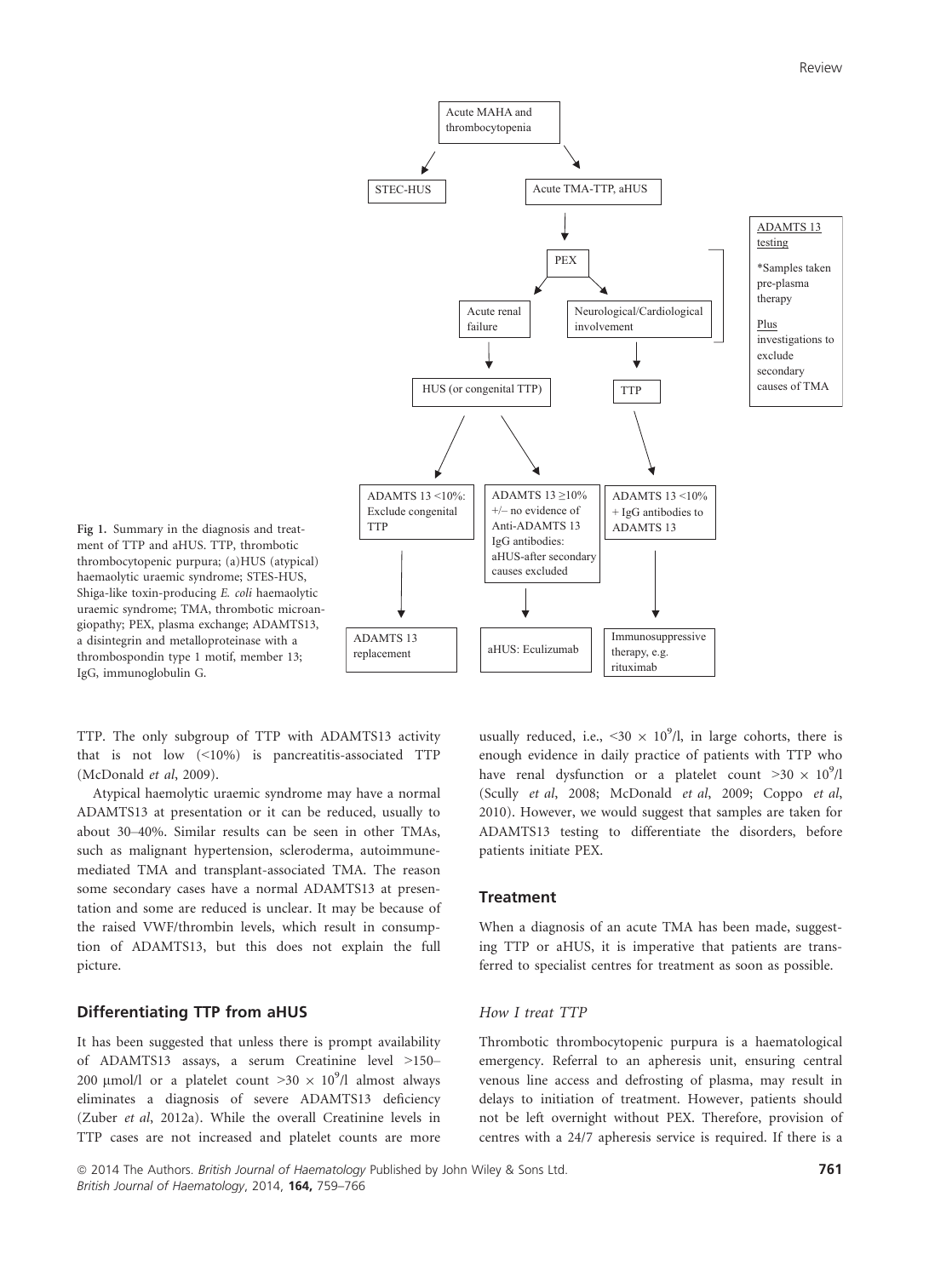delay in transfer, pulsed methyl prednisolone and plasma infusion should be considered (Scully et al, 2012).

Plasma exchange is the most important treatment, as it replaces large volume of plasma containing the missing enzyme and in removes the associated anti-ADAMTS13 IgG antibody, which is directly related to the pathogenesis of the disease. In conjunction, high dose steroids, either oral prednisolone or pulsed methylprednisolone, should be used. While determining the underlying precipitant, steroids should be considered.

Severe initial disease or progression of symptoms during admission may require that PEX is intensified, for example to twice daily, or increased from  $1.0$  to  $1.5$  plasma volumes. With an improvement in counts and clinical condition, PEX can be continued as a daily, single plasma volume. There is no indication to taper PEX, assuming close surveillance once PEX is stopped.

Further treatment modalities to improve response should then be instituted. For example, highly active anti-retroviral therapy (HAART) should be commenced in patients for whom a diagnosis of HIV-TTP is made. Therapy should be given after PEX and triple or quadruple therapy is preferable initially (Hart et al, 2011). As the majority of cases are idiopathic TTP, with no precipitating cause and antibodymediated, further immunosuppressive therapy should be considered. Ciclosporin is used, with satisfactory results. However, it is poorly tolerated by patients and currently rituximab is preferable.

#### Adjuvant therapy in the treatment of TTP

There is a widespread national and international experience with rituximab in idiopathic TTP. However, there remain a number of questions regarding the timing, dose and frequency of therapy and it has not been used in a randomized control trial setting.

Initial data showed, and confirmed in individual cases, small series and larger cohorts (relative to the disease incidence), the benefit of rituximab in relapsing and refractory TTP (Chemnitz et al, 2002; Gutterman et al, 2002; Zheng et al, 2003; Ahmad et al, 2004; Sallah et al, 2004; Fakhouri et al, 2005; Reddy et al, 2005; Scully et al, 2007; Jasti et al, 2008; Ling et al, 2009; de la Rubia et al, 2010). Indeed, funding restrictions are such that, in some areas, this remains the point at which rituximab is used. A phase II non-randomized trial to demonstrate the efficacy and safety of rituximab compared to historical controls, showed the benefit of Rituximab administration in acute TTP. In Caucasian patients, there was a reduction in the number of PEX required to achieve remission and an overall (excluding cases treated in the Intensive Care Unit) reduction in inpatient days, which was also seen in the group overall compared to historical controls (Scully et al, 2011).

The standard rituximab dose of 375 mg/m<sup>2</sup> has been used almost extensively in the literature to achieve B cell-depletion in TTP. There is little evidence of low dose rituximab regimes in acute disease. Furthermore, despite B cell depletion measured by CD19 levels, they do not always correlate with ADAMTS13 autoantibody reduction acutely and remission and are not helpful in predicting relapse.

As per the lymphoma protocol, based on convenience with other chemotherapy infusions in this disease, rituximab was used weekly. However, confirmation of clearance of the anti-CD20 therapy in PEX fluid and a review of peak and trough rituximab levels with PEX has resulted in a move to infusing rituximab every 3–4 d (McDonald et al, 2010).

Regardless of the timing of starting Rituximab in an acute TTP episode, the responses take a median of 10 d. Therefore, starting Rituximab earlier in an acute episode will result in reduced PEX, quicker over all responses and reduced inpatient admissions, with significant clinical and financial benefits (Westwood et al, 2013).

From the phase II trial, an unexpected finding was the reduction in relapse rates with acute TTP. Before rituximab, immunosuppressive therapies had not generally shown a consistent sustained benefit. This appears, from our historical control cases, to be as a result of failure to increase the ADAMTS13 activity by reducing antibody levels. In patients who do relapse after rituximab, the median time is 24 months, but far longer periods of remission are seen. This is in contrast to many having had multiple repeated episodes in the pre-rituximab era and immunosuppressive therapy that had unacceptable side effects. The low relapse rate was considerable and confirmed in a further multicentre trial in relapsed/refractory acute TTP cases presented by the French collaborative group (Froissart et al, 2012). Previously documented relapse rates are between 30% and 50%. The Oklahoma registry had a 34% relapse rate in 60 TTP cases between 1989 and 2008, with ADAMTS13 activity <10% at diagnosis (Kremer Hovinga et al, 2010).

#### Monitoring patients following an episode of acute TTP

In the majority of acute idiopathic TTP cases, treatment is associated with a reduction in anti-ADAMTS13 IgG levels and an increase in ADAMTS13 activity. The risk of relapse of TTP is associated with low ADAMTS activity and or the presence of antibody. Our practice is to monitor patients in clinical remission with normal ADAMTS13 activity. A reduction in enzyme (<10%) is a marker to consider elective treatment with rituximab, which results in normalization of ADAMTS13 activity and prevents an acute episode (Westwood et al, 2013).

The reduction in ADAMTS13 activity may occur some months before relapse, especially in Afro-Caribbean patients, whereas in Caucasians, relapse typically occurs sooner if left untreated. ADAMTS13 is a useful surrogate marker of potential relapse, but the timing of relapse is variable and the use of prophylactic rituximab may be guided by the patient's previous history. Monitoring does not provide an absolute guarantee against relapse and patients need to be vigilant.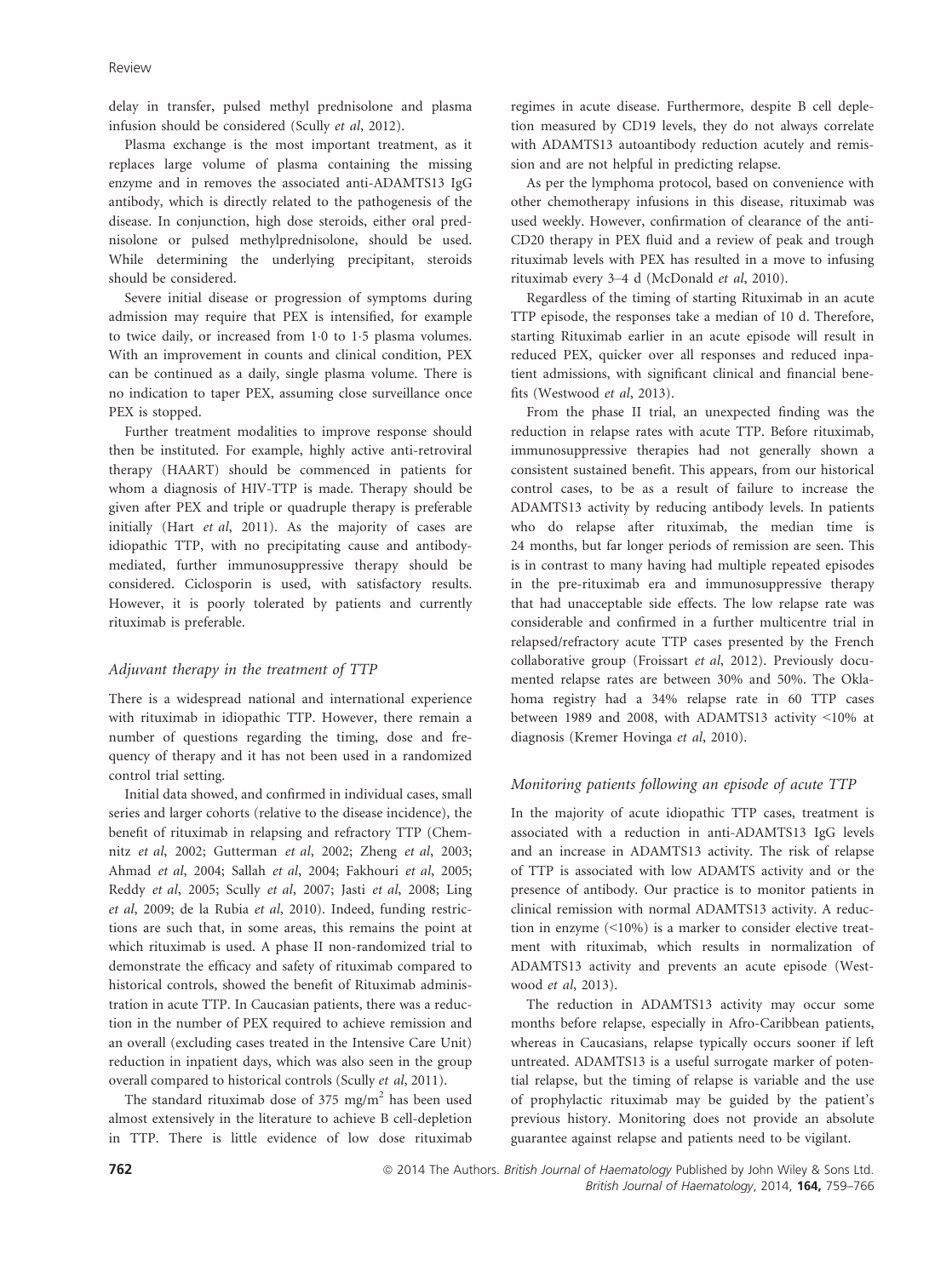Within the elective therapy setting, we have used low dose rituximab (100 mg/m<sup>2</sup>), for which an increase in ADAMTS13 activity can be documented and relapse possibly prevented.

# Failure to achieve normalization of ADAMTS13 activity despite remission

There are a small percentage (approximately 5%) of patients who may attain clinical remission, although this is typically associated with a longer acute admission, but the ADAM-TS13 activity does not improve and remains low (<10%). These patients are very difficult to monitor regarding relapse and need to seek urgent medical attention for a blood count if unwell. However, a useful combination has been rituximab and mycophenolate, which has achieved normalization of levels in patients who previously have not demonstrated a rise in ADAMTS13 activity. However, these cases do still need regular monitoring and if ADAMTS13 activity falls (<10%), further rituximab therapy is given. Once again, although not exclusively, these are typically Afro-Caribbean patients and a further understanding of the pathophysiology of these cases is required, together with the development of other therapies.

Other immunosuppressive treatments have been documented in the literature. Ciclosporin is effective (Cataland et al, 2007a,b), but we have not used it since the advent of monoclonal therapy for a number of reasons, including the risk of relapse during/on stopping treatment. Furthermore, patients do not tolerate side effects, particularly young females.

# Congenital TTP (also known as Upshaw-Schulman syndrome)

Despite being a rare subtype, this is increasingly being diagnosed, both in young children and late onset associated with pregnancy. Patients require monitoring of their platelet counts and therapy to ensure platelets remain >150  $\times$  10<sup>9</sup>/l. The frequency of treatment will vary with the age of presentation and the patient's genotype. Failure to achieve normal platelet counts will result in end organ damage, including renal failure, neurological or cardiac features. Normalization can be achieved with either plasma infusions (non-UK sourced and virally inactivated-Octaplas®; Octapharma, Vienna, Austria) or with an intermediated purity Factor VIII concentrate, which contains measurable ADAMTS13 (Bio-Products Laboratory, Elstree, Herts, UK).

In women of child-bearing age, pregnancy requires regular plasma infusion throughout to ensure improved outcomes for mother and baby.

#### Pregnancy-associated TTP

Pregnancy may be a precipitant of TTP in a small proportion of cases and ADAMTS13 analysis is required to differentiate congenital from acquired TTP. TMAs in pregnancy can be difficult to differentiate, e.g., pre-eclampsia (PET), HELLP syndrome (haemolysis, elevated liver enzyme levels, and low platelet counts) and TTP. In general, HUS occurs in the postpartum period. TTP may be associated with features suggestive of PET or HELLP. As a general guide, PEX should be started in patients with platelet counts  $\langle 50 \times 10^9 / 1 \rangle$  and MAHA features or the presence of clinical features possibly suggestive of TTP at higher platelet counts.

#### How do I treat incident patients with aHUS?

Until recently it was recommended that all patients presenting with aHUS should be offered a trial of PEX and/or plasma infusions (Taylor et al, 2010). Despite this, the majority of patients need long term renal replacement therapy within 2 years of presentation (Noris et al, 2010). With the finding that excessive activation of the alternative pathway of complement underlies the pathogenesis of aHUS in most patients, it became clear that complement inhibition would be a logical therapy. Eculizumab is the only complement inhibitor currently licensed for any indication. It was first introduced for the treatment of paroxysmal nocturnal haemoglobinuria (Hillmen et al, 2006) and long term data has shown its efficacy in this disease (Kelly et al, 2011). Anecdotal reports of its efficacy in aHUS (Gruppo & Rother, 2009; Nurnberger et al, 2009) led to clinical trials, the results of which have recently been published (Legendre et al, 2013). These showed that eculizumab was a highly effective treatment for aHUS in patients who were either resistant to PEX or dependent on regular PEX to maintain remission. Based on these results, in 2011 both the US Food and Drug Administration (FDA) and the European Medicines Agency (EMA) approved the use of eculizumab for the treatment of aHUS. In England an application was submitted to the Advisory Group for National Specialised Services (AGNSS) for a national service for aHUS, including funding for eculizumab. This was considered by AGNSS in June 2012. In January 2013 it was announced that. 'they concluded that eculizumab would help save lives and improve the quality of life for children (among whom the condition is particularly prevalent) and adults with atypical haemolytic uraemic syndrome.' (http://www.specialisedservices.nhs.uk/document/ecu-

lizumab-treatment-atypical-haemolytic-uraemic-syndrome/). Subsequently 'Ministers agreed with AGNSS that there is evidence for the clinical effectiveness of eculizumab for the treatment of atypical haemolytic uraemic syndrome but wanted further advice on the affordability of the drug'. Ministers have asked NICE to consider eculizumab for the treatment of atypical haemolytic uraemic syndrome as part of its new Highly Specialised Technologies programme.' The outcome of the National Institute for Health and Care Excellence (NICE) evaluation will be announced in 2014. In the meantime, National Health Service (NHS) England has published a Clinical Commissioning Policy Statement on the use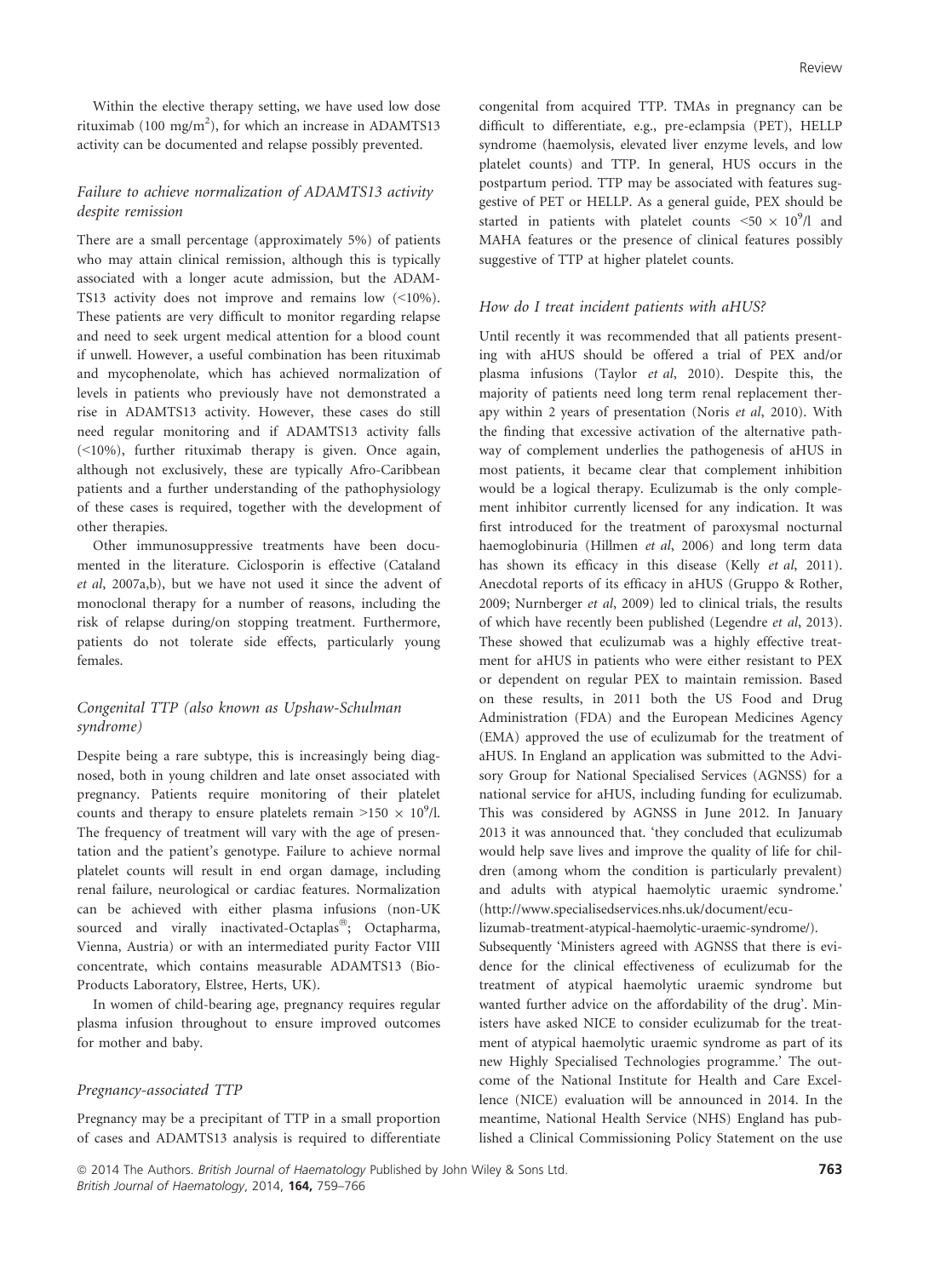of eculizumab for aHUS (http://www.england.nhs.uk/wp-content/uploads/2013/09/e03-hss-a.pdf). This states that NHS England will commission eculizumab for new patients with aHUS and for patients who are on dialysis and are suitable for a kidney transplant. In England, we are therefore now able to treat all new patients with aHUS. This service is delivered locally but coordinated through the expert centre in Newcastle. When a patient presents with features compatible with a diagnosis of aHUS we request that the investigations listed in Table II are undertaken. We try to initiate treatment with eculizumab as soon as possible because the clinical trials have suggested that the sooner that treatment is started, the greater is the chance of recovery of renal function. The only result that we request be available is the ADAMTS13 activity. If the ADAMTS13 activity is not immediately available we recommend that treatment with PEX is commenced and continued until the result is available. Provided that the ADAMTS13 activity is not <10% and that the clinical features are compatible with a diagnosis of aHUS we, with the approval of NHS England, authorize the onset of treatment with eculizumab. If subsequent investigations show that the thrombotic microangiopathy is due to another condition apart from aHUS, then eculizumab is withdrawn. The results of the genetic investigations are available within 8 weeks.

Two groups have recently published reports of mutations in the DGKE gene, encoding diacylglycerol kinase epsilon (DKGE) in young children with the clinical phenotype of aHUS (Lemaire et al, 2013; Ozaltin et al, 2013). DGKE is a lipid kinase that catalyses the conversion of diacylglycerol to phosphatidic acid. Failure of this leads to increased protein kinase C activity and it has been postulated that this is responsible for the development of a TMA (Quaggin, 2013). This form of aHUS presents usually in the first year of life and does not respond to eculizumab. The mutations in DGKE are either homozygous or compound heterozygous. If, on screening, we find such changes in DGKE in the absence of any mutations in complement genes, then we will consider withdrawing eculizumab.

The markers of an active TMA (thrombocytopenia, microangiopathic haemolytic anaemia, elevated lactate dehydrogenase, low haptoglobin) respond rapidly to treatment with eculizumab in virtually all patients with an underlying complement abnormality. In aHUS, whether renal function returns is dependent on the extent of irreversible renal damage sustained before the onset of treatment. In both anecdotal reports and the trials it has been found that some patients who are on dialysis at the onset of the treatment will recover sufficient renal function to stop dialysis. This can take several months. We, therefore, currently would not consider withdrawing eculizumab in a dialysis-dependent patient until they had received at least 4 months treatment with eculizumab. If eculizumab is withdrawn in such a patient then we monitor closely the TMA markers. If there is any evidence of recurrent extra-renal TMA then eculizumab is reinstituted. The other group of patients in whom we will consider withdrawing eculizumab is those in whom we subsequently find a mutation in CD46 in the absence of changes in any other gene. We counsel this patient that there is a risk of recurrent disease and withdrawal of the eculizumab is only undertaken if the patient agrees to this. If not then they continue on eculizumab indefinitely.

At present, in all other patientswe continue treatment with eculizumab indefinitely. The major risk associated with eculizumab treatment is the development of meningococcal disease. All patients are vaccinated with a tetravalent vaccine before the onset of treatment and, in addition, receive longterm prophylactic antibiotics (either penicillin or erythromycin) because current vaccines do not cover Serogroup B strains. We will in the future be testing the response to vaccination after 12 weeks and re-vaccinating if the response is suboptimal.

#### How do I treat prevalent aHUS patients?

The outcome of renal transplantation alone in aHUS patients on dialysis has been well documented to be poor, with a high rate of graft loss due to recurrent disease (Bresin et al, 2006; Le et al, 2013). Because of this, many patients known to have complement abnormalities associated with a high risk of recurrence have not been listed for a transplant. In those patients known to have mutations in the genes encoding complement proteins synthesized predominantly by the liver (such as factor H and factor I), combined liver-kidney transplant is an alternative therapeutic strategy that can be successful (Saland et al, 2009). However, the 1-year patient survival for this procedure is not as high as would be expected with a kidney transplant alone. Because of this and the advent of eculizumab, many patients do not opt for this procedure. Both anecdotal reports and trial data have shown that eculizumab can be used successfully to both treat and prevent recurrent disease post-transplant (Zuber et al, 2012b). In England, aHUS patients on dialysis are now, therefore, being listed for a kidney transplant that is covered by eculizumab given immediately prior to transplantation and then long term to prevent recurrent disease. Whether in any of these patients it will be safe to withdraw eculizumab at a later stage not yet known.

There are a small number of aHUS patients who respond to PEX, but need long-term therapy to maintain their remission. Most of these patients entered the clinical trials and are now receiving long-term eculizumab. We recommend that those few who are still on PEX should be started on eculizumab and PEX withdrawn.

There are also a small number of patients who have responded to PEX and have stayed in remission without any prophylactic therapy. Screening in some of these patients has shown a pathogenic complement gene mutation. We believe that such patients are potentially at risk of recurrent disease in the future. Whether this warrants prophylactic treatment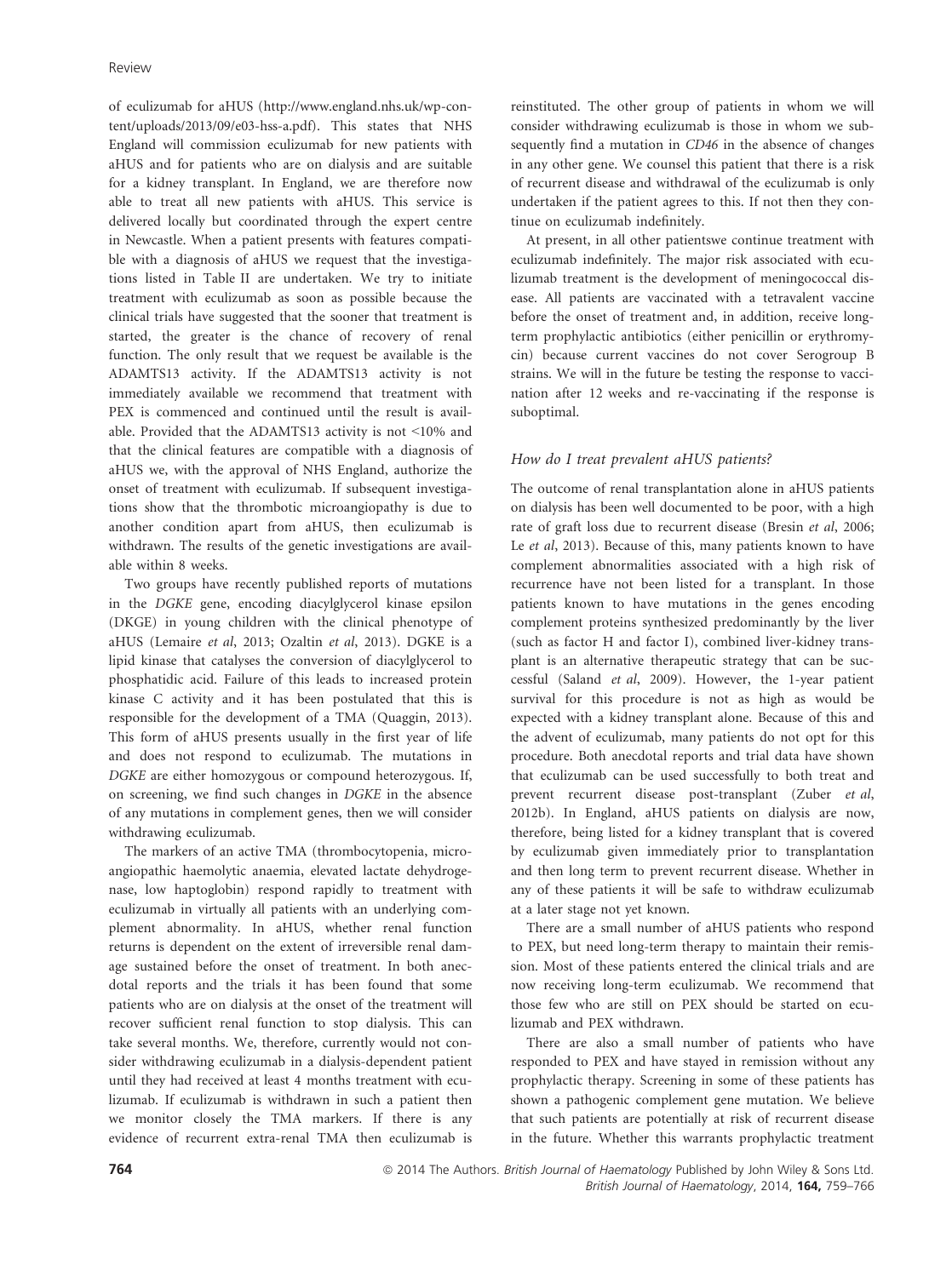with eculizumab is uncertain. We currently discuss this with the individual patient.

#### Conclusion

The initial diagnosis and treatment of TMAs, specifically TTP and aHUS with PEX remains paramount, but is more justified as we understand different disease states. However, determining the underlying pathophysiology and diagnosis is relevant when further therapeutic modalities need to be introduced into the treatment pathway. The advent of eculizumab has dramatically changed the prognosis of aHUS. It is now possible that early treatment will prevent irreversible renal failure in patients who present for the first time and that recurrent disease can be prevented in those patients undergoing renal transplantation. Similarly, prompt diagnosis and initiation of PEX and monoclonal anti-CD20 treatment in TTP has improved response and relapse rates.

#### Author contributions

MS and TG equally contributed to the writing of the paper.

# References

- Ahmad, A., Aggarwal, A., Sharma, D., Dave, H.P., Kinsella, V., Rick, M.E. & Schechter, G.P. (2004) Rituximab for treatment of refractory/relapsing thrombotic thrombocytopenic purpura (TTP). American Journal of Hematology, 77, 171–176.
- Bresin, E., Daina, E., Noris, M., Castelletti, F., Stefanov, R., Hill, P., Goodship, T.H. & Remuzzi, G. (2006) Outcome of renal transplantation in patients with non-Shiga toxin-associated hemolytic uremic syndrome: prognostic significance of genetic background. Clinical Journal of the American Society of Nephrology, 1, 88–99.
- Cataland, S.R., Jin, M., Ferketich, A.K., Kennedy, M.S., Kraut, E.H., George, J.N. & Wu, H.M. (2007a) An evaluation of cyclosporin and corticosteroids individually as adjuncts to plasma exchange in the treatment of thrombotic thrombocytopenic purpura. British Journal of Haematology, 136, 146–149.
- Cataland, S.R., Jin, M., Lin, S., Kennedy, M.S., Kraut, E.H., George, J.N. & Wu, H.M. (2007b) Cyclosporin and plasma exchange in thrombotic thrombocytopenic purpura: long-term follow-up with serial analysis of ADAMTS13 activity. British Journal of Haematology, 139, 486–493.
- Chemnitz, J., Draube, A., Scheid, C., Staib, P., Schulz, A., Diehl, V. & Sohngen, D. (2002) Successful treatment of severe thrombotic thrombocytopenic purpura with the monoclonal antibody rituximab. American Journal of Hematology, 71, 105–108.
- Coppo, P., Schwarzinger, M., Buffet, M., Wynckel, A., Clabault, K., Presne, C., Poullin, P., Malot, S., Vanhille, P., Azoulay, E., Galicier, L., Lemiale, V., Mira, J.P., Ridel, C., Rondeau, E., Pourrat, J., Girault, S., Bordessoule, D., Saheb, S., Ramakers, M., Hamidou, M., Vernant, J.P., Guidet, B., Wolf, M. & Veyradier, A. (2010) Predictive features of severe acquired ADAMTS13 deficiency in idiopathic thrombotic microangiopathies: the French TMA reference center experience. PLoS One, 5, e10208.
- Fakhouri, F., Vernant, J.P., Veyradier, A., Wolf, M., Kaplanski, G., Binaut, R., Rieger, M., Scheiflinger, F., Poullin, P., Deroure, B., Delarue, R., Lesavre, P., Vanhille, P., Hermine, O., Remuzzi, G. & Grunfeld, J.P. (2005) Efficiency of curative and prophylactic treatment with rituximab in

ADAMTS13-deficient thrombotic thrombocytopenic purpura: a study of 11 cases. Blood, 106, 1932–1937.

- Froissart, A., Buffet, M., Veyradier, A., Poullin, P., Provot, F., Malot, S., Schwarzinger, M., Galicier, L., Vanhille, P., Vernant, J., Bordessoule, D., Guidet, B., Azoulay, E., Rondeau, E., Mira, J., Wynckel, A., Clabault, K., Choukroun, G., Presne, C., Pourrat, J., Hamidou, M. & Coppo, P. (2012) Efficacy and safety of firstline rituximab in severe, acquired thrombotic thrombocytopenic purpura with a suboptimal response to plasma exchange. Experience of the French Thrombotic Microangiopathies Reference Center. Critical Care Medicine, 40, 104–111.
- Gruppo, R.A. & Rother, R.P. (2009) Eculizumab for congenital atypical hemolytic-uremic syndrome. New England Journal of Medicine, 360, 544–546.
- Gutterman, L.A., Kloster, B. & Tsai, H.M. (2002) Rituximab therapy for refractory thrombotic thrombocytopenic purpura. Blood Cells, Molecules, & Diseases, 28, 385–391.
- Hart, D., Sayer, R., Miller, R., Edwards, S., Kelly, A., Baglin, T., Hunt, B., Benjamin, S., Patel, R., Machin, S. & Scully, M. (2011) Human immunodeficiency virus associated thrombotic thrombocytopenic purpura – favourable outcome with plasma exchange and prompt initiation of highly active antiretroviral therapy. British Journal of Haematology, 153, 515–519.
- Hillmen, P., Young, N.S., Schubert, J., Brodsky, R.A., Socie, G., Muus, P., Roth, A., Szer, J., Elebute, M.O., Nakamura, R., Browne, P., Risitano, A.M., Hill, A., Schrezenmeier, H., Fu, C.L., Maciejewski, J., Rollins, S.A., Mojcik, C.F., Rother, R.P. & Luzzatto, L. (2006) The complement inhibitor eculizumab in paroxysmal nocturnal hemoglobinuria. New England Journal of Medicine, 355, 1233–1243.
- Hosler, G.A., Cusumano, A.M. & Hutchins, G.M. (2003) Thrombotic thrombocytopenic purpura and hemolytic uremic syndrome are distinct pathologic entities. A review of 56 autopsy cases. Archives of Pathology and Laboratory Medicine, 127, 834–839.
- Jasti, S., Coyle, T., Gentile, T., Rosales, L. & Poiesz, B. (2008) Rituximab as an adjunct to plasma exchange in TTP: a report of 12 cases and

review of literature. Journal of Clinical Apheresis, 23, 151–156.

- Kavanagh, D. & Goodship, T.H. (2011) Atypical hemolytic uremic syndrome, genetic basis, and clinical manifestations. Hematology/The Education Program of the American Society of Hematology, 2011, 15–20.
- Kelly, R.J., Hill, A., Arnold, L.M., Brooksbank, G.L., Richards, S.J., Cullen, M., Mitchell, L.D., Cohen, D.R., Gregory, W.M. & Hillmen, P. (2011) Longterm treatment with eculizumab in paroxysmal nocturnal hemoglobinuria: sustained efficacy and improved survival. Blood, 117, 6786–6792.
- Kremer Hovinga, J.A., Vesely, S.K., Terrell, D.R., Lammle, B. & George, J.N. (2010) Survival and relapse in patients with thrombotic thrombocytopenic purpura. Blood, 115, 1500–1511.
- Le, Q.M., Zuber, J., Moulin, B., Kamar, N., Jablonski, M., Lionet, A., Chatelet, V., Mousson, C., Mourad, G., Bridoux, F., Cassuto, E., Loirat, C., Rondeau, E., Delahousse, M. & Fremeaux-Bacchi, V. (2013) Complement genes strongly predict recurrence and graft outcome in adult renal transplant recipients with atypical hemolytic and uremic syndrome. American Journal of Transplantation, 13, 663–675.
- Legendre, C.M., Licht, C., Muus, P., Greenbaum, L.A., Babu, S., Bedrosian, C., Bingham, C., Cohen, D.J., Delmas, Y., Douglas, K., Eitner, F., Feldkamp, T., Fouque, D., Furman, R.R., Gaber, O., Herthelius, M., Hourmant, M., Karpman, D., Lebranchu, Y., Mariat, C., Menne, J., Moulin, B., Nurnberger, J., Ogawa, M., Remuzzi, G., Richard, T., Sberro-Soussan, R., Severino, B., Sheerin, N.S., Trivelli, A., Zimmerhackl, L.B., Goodship, T. & Loirat, C. (2013) Terminal complement inhibitor eculizumab in atypical hemolytic-uremic syndrome. New England Journal of Medicine, 368, 2169–2181.
- Lemaire, M., Fremeaux-Bacchi, V., Schaefer, F., Choi, M., Tang, W.H., Le, Q.M., Fakhouri, F., Taque, S., Nobili, F., Martinez, F., Ji, W., Overton, J.D., Mane, S.M., Nurnberg, G., Altmuller, J., Thiele, H., Morin, D., Deschenes, G., Baudouin, V., Llanas, B., Collard, L., Majid, M.A., Simkova, E., Nurnberg, P., Rioux-Leclerc, N., Moeckel, G.W., Gubler, M.C., Hwa, J., Loirat, C. & Lifton, R.P. (2013) Recessive mutations in DGKE cause atypical hemolytic-uremic syndrome. Nature Genetics, 45, 531–536.

<sup>© 2014</sup> The Authors. British Journal of Haematology Published by John Wiley & Sons Ltd. 765 British Journal of Haematology, 2014, 164, 759–766